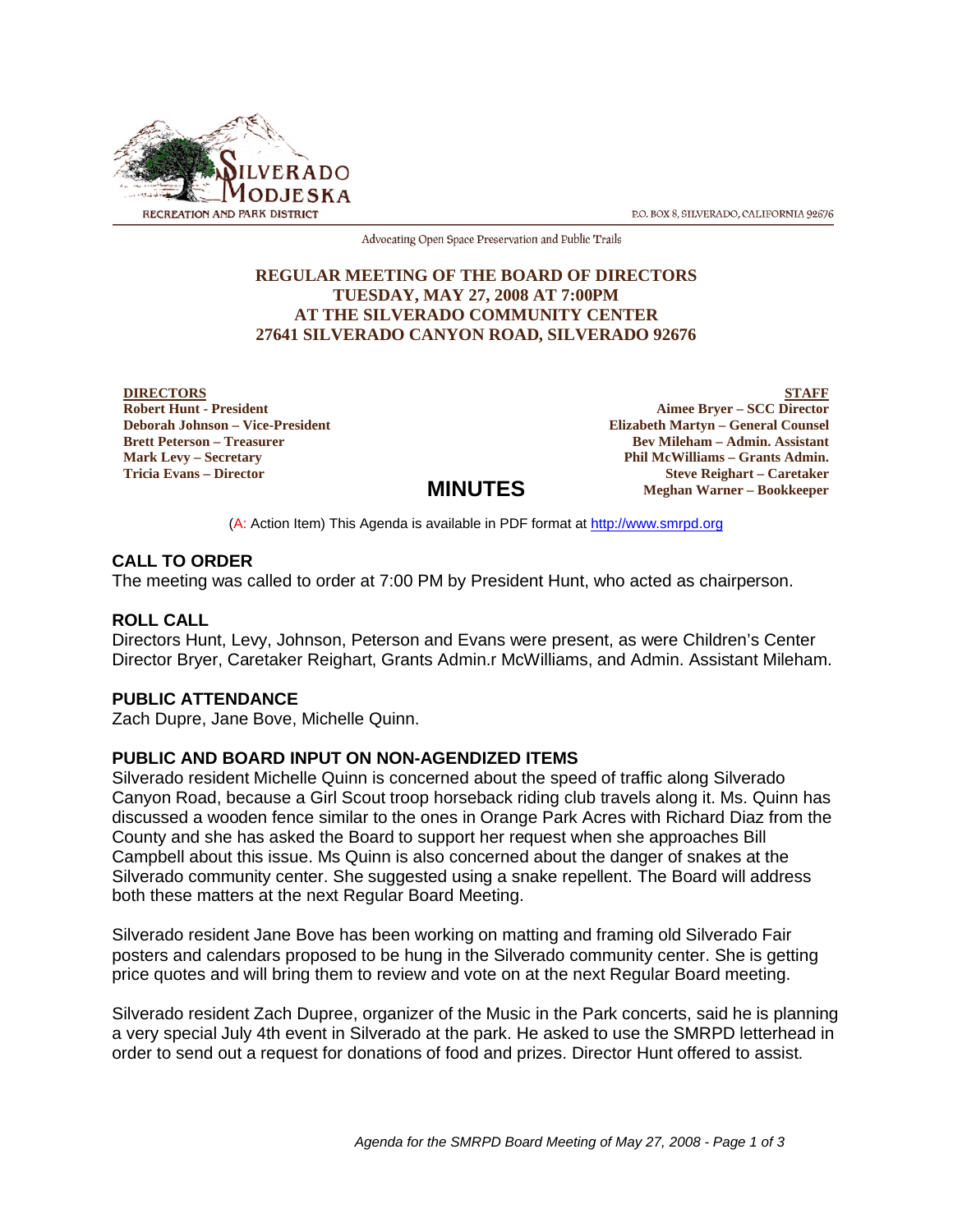### **CONSENT CALENDAR**

**1st ACTION:** Director Peterson made a motion to approve the Minutes of Regular Board meeting of April 22 2008, the May 21, 2008 Open Space & Trails Committee meeting, and Correspondence. Director Evans seconded. Unanimously approved.

# **PAYMENT OF DISTRICT BILLS**

**2nd ACTION:** Director Evans made a motion to approve Transmittal 05-08A for Directors compensation for the Regular Board meeting of April 22, 2008 payable to Directors Peterson, Levy, Hunt, Johnson and Evans at \$50.00 each, \$250.00 total. Director Levy seconded. Unanimously approved.

**3rd ACTION:** Director Johnson made a motion to approve payment of Transmittal 05-08B District Bills, \$1,170.82 total. Director Peterson seconded. Unanimously approved.

**4th ACTION:** Director Johnson made a motion to approve payment of Transmittal 05-08C, Utility Bills and reimbursements, \$1,214.28 total. Director Peterson seconded. Unanimously approved.

# **SILVERADO CHILDREN'S CENTER**

Director Bryer gave the Board the Children's Center Financials for review. The center had a Mothers Day and an Open House this month. There was a special check presentation from the Lions club for one of the fire victims who is enrolled at the Center.

Enrollment for the summer program is looking good. The facility cleanup of removing weeds, dead trees and bushes is done. Policies and procedures of the donated van will be drafted and submitted to the Board at the next Regular Board Meeting.

# **GRANTS ADMINISTRATOR'S REPORT**

Grants Administrator McWilliams is going to attend a Calif. Solar Initiative Workshop in July and submit the grant package to be used for the solar, which is around \$18,000. He recommended a 3 kilowatt system, and will solicit bids in the \$22,000 range to get a feel for what incentives and ancillary discounts, rebates or funding are available.

# **OTHER DISTRICT BUSINESS**

**5TH ACTION:** Director Evans made a motion to approve authorization of the Advisory committee for the Silverado Children's center. They are Debbie Johnson, Dawn Lynch, Aimee Bryer, Tricia Evans, Julia Jones-Tester and Nancy Moore. Director Johnson seconded. Unanimously approved.

The Board discussed what to do about the \$65,000 in public monies transferred over the previous ten years from the District's General Fund to its Enterprise Fund, which is the Silverado Children's Center. They discussed whether to write the debt off, continue to treat it as a payable, and/or initiate a program to begin repayment at sustainable rate. Director Hunt said to keep in mind that money is public tax money and was intended as a loan. No motion was offered and the sum continues to be treated as a payable.

**6th ACTION:** Director Levy made a motion to support Trails-4-All with a \$300 donation in consideration of the open-space and recreational area cleaning and beautification that their Creek Weeks provide. Director Peterson seconded. Unanimously approved.